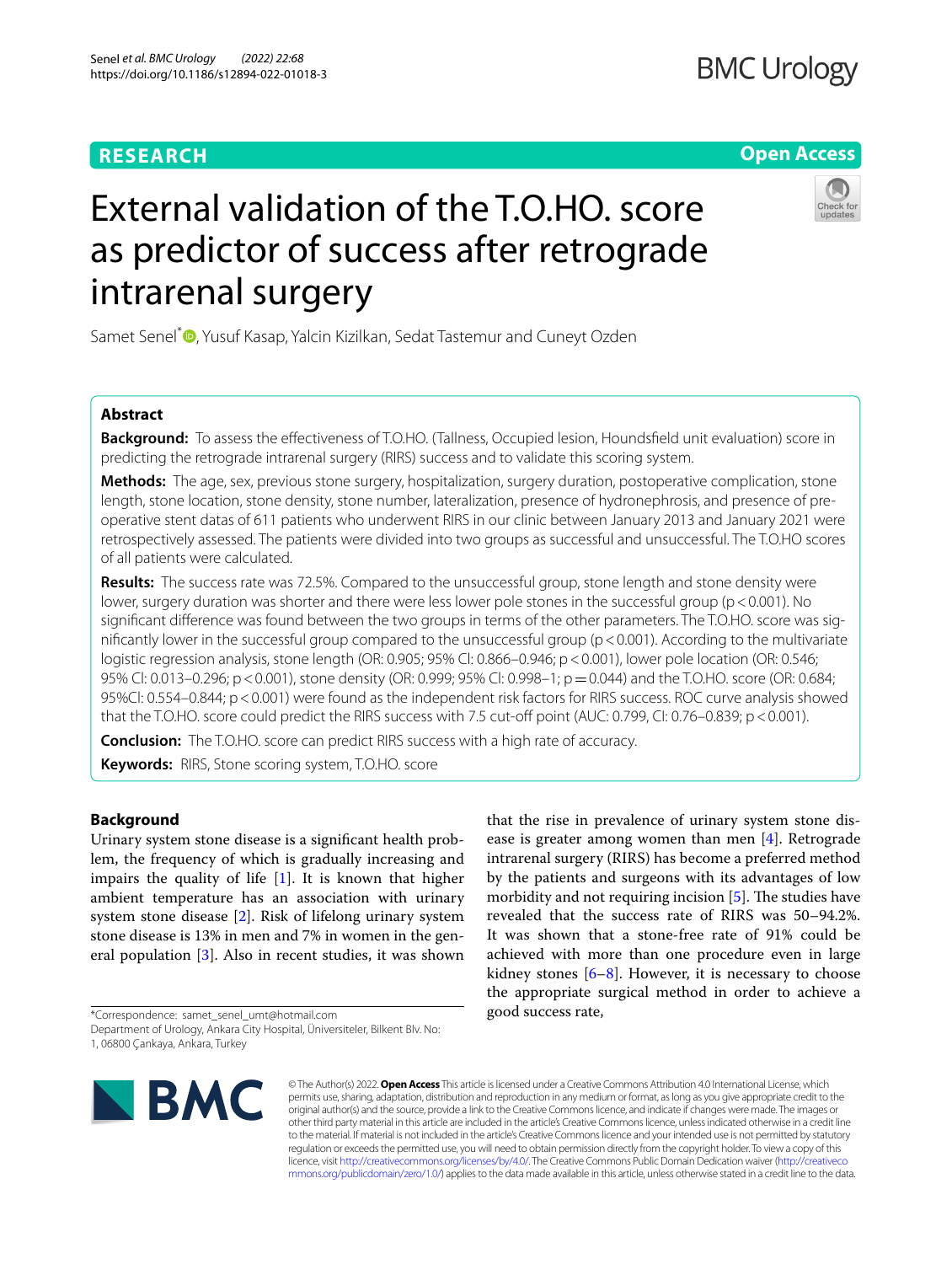Various scoring systems were developed for determining the appropriate surgical method and increasing success rate  $[9-11]$  $[9-11]$  $[9-11]$ . Besides, a new stone scoring system—the T.O.HO. (Tallness, Occupied lesion, Houndsfeld unit evaluation) score- was defned in 2020 by Hori et al.. In this scoring system, the parameters of stone length, stone localization and stone density are assessed and patients are scored between 3 and 11 points. Higher score is associated with low success [[12\]](#page-5-9). Even though it was shown in this study that the T.O.HO. score was an efective scoring system in predicting RIRS success, external validations in with a larger number of procedures is necessary to confirm. The purpose of this study is to validate the T.O.HO. score.

## **Methods**

The present study was prepared in accordance with the principles of Helsinki Declaration. The No 2 Clinical Research Ethics Committee of Ankara City Hospital approved this retrospective study and waived informed consent. (Ethics Committee approval number: E2-21- 351). In our tertiary hospital, the datas of 761 patients who underwent primary RIRS between January 2013 and January 2021 due to kidney and proximal ureter stones were retrospectively analyzed. 86 patients operated with secondary RIRS, 23 patients having kidney anomaly and 41 patients not having sufficient data were excluded from the study. A total of 611 RIRS cases were included in this single centre study (Fig. [1](#page-1-0)).

The age, sex, hospitalization, surgery duration data of all patients were obtained from the hospital information database and retrospectively assessed. Diagnoses of all patients were established through preoperative computerized tomography (CT). According to CT, stone length (mm), stone location (ureter and pelvis, middle and upper pole, lower pole), stone density (HU [Houndsfeld Unit]), stone number (single-multiple), lateralization (right-left), presence of hydronephrosis and presence of preoperative stent were assessed. As it was defned in the T.O.HO. score, the size of the stones was determined by measuring the longest axis in the preoperative radiological analysis. In multiple stone cases, the size of the stones was defned as the two-dimensional area determined by multiplying the longest diameter by the perpendicular diameter of the stones. On the other hand, stone density was determined as the average density of the stones. As it was described in the T.O.HO. score, patients were scored between 3 and 11 points by using the parameters of stone length  $\left($  < 10 mm: 1 point, 10–17 mm: 2 points, 17–24 mm: 3 points, 24–30 mm: 4 points,>30 mm: 5 points), stone location (proximal ureter and renal pelvis: 1 point, middle and upper pole: 2 points, lower pole: 3 points), and stone density (<620 HU: 1 point, 620–1100 <span id="page-1-0"></span>HU: 2 points,>1100 HU: 3 points) [[12](#page-5-9)]. Two independent authors (SS and ST) assessed the parameters the T.O.HO. score and calculated the score between September 2021-October 2021. A third independent author (YK) resolved any disagreement.

Patients having positive urine culture were treated with appropriate antibiotics for at least 7 days in the preoperative period. Prophylaxis with intravenous 2 g of cefazolin was administered to all patients within 1 h before surgery. All cases were performed under general anesthesia and in lithotomy position. Ureterorenoscopy was performed before RIRS with 9.5 F rigid renoscope for dilatation (Karl Storz, Tuttlingen, Germany). In cases where the ureteral dilatation was sufficient, collecting system was approached through access sheath. Following this, proximal ureter and kidney were reached by entering from access sheath with 7.5 F fexible ureterorenoscope (Karl Storz, Flex X2, GmbH, Tuttlingen, Germany). On the other hand, in cases where the access sheath could not reach proximal ureter and kidney due to insufficient ureteral dilatation, the operation was postponed to two weeks later by placing a double  $J(DJ)$  stent. The stones was fragmented with fragmentation method with the energy of 1.5–2 J, the frequency of 5 Hz and power of 7.5–10 W by using a holmium-yttrium–aluminumgarnet (Ho:YAG) laser (200 μm) that conveyed in the working channel of the fexible ureterorenoscope. A 1.9 F nitinol basket catheter was used for extraction of the fragmented stones. At the end of the operation, an ureteral stent and urethral catheter were inserted in all patients. All the operations were performed by three surgeons having an experience of at least 10 years. Patients

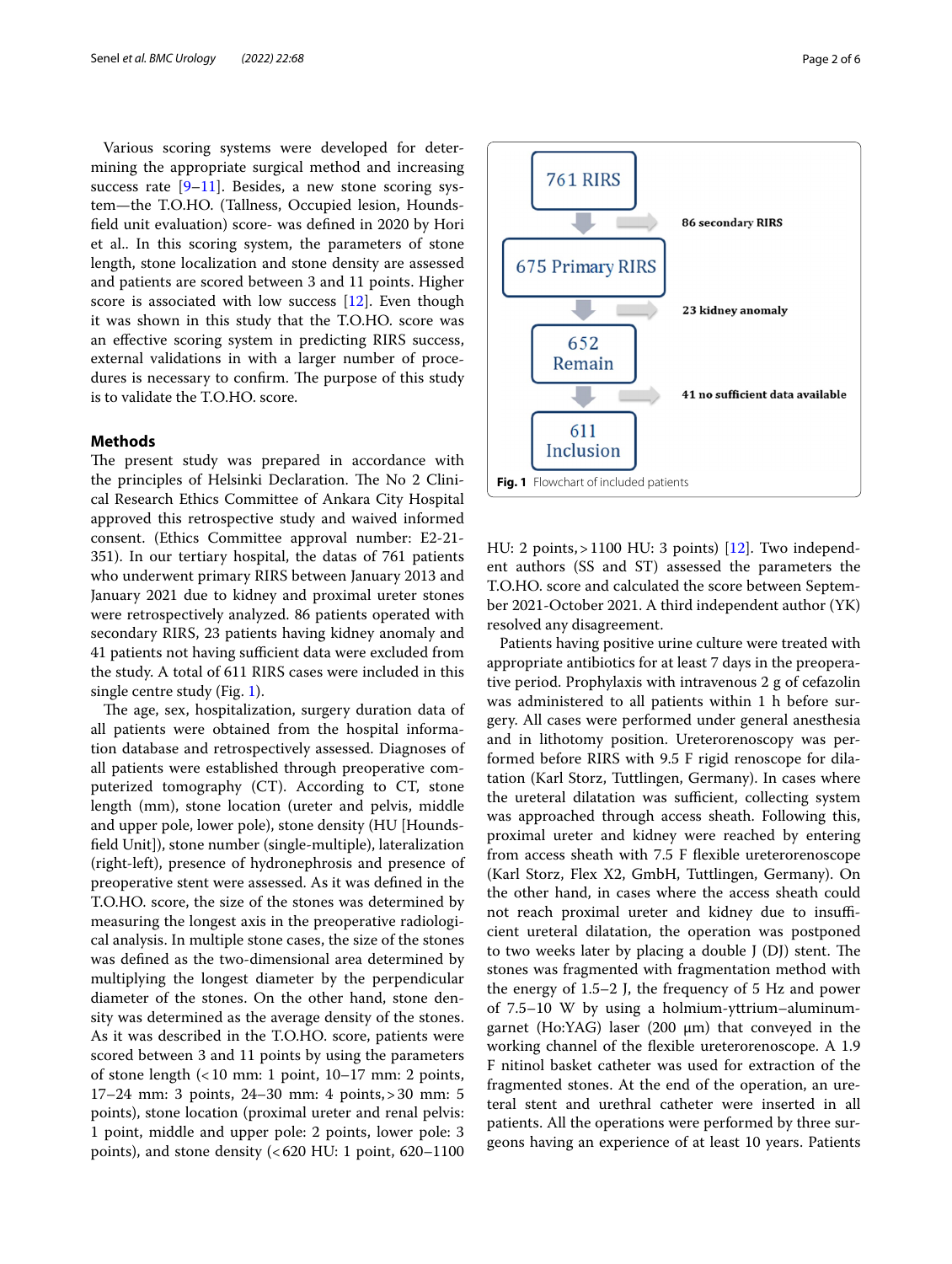were assessed with CT on the postoperative frst month. Success was defned as the absence of stones in the urinary tract. Accordingly, patients were divided into two groups as successful and unsuccessful.

## **Statistical analysis**

The coding and statistical analyses of the data were made on the computer using SPSS 22 software (IBM SPSS Statistics, IBM Corporation, Chicago, IL) package program. The compliance of the variables to the normal distribution was analyzed through Shapiro–Wilk tests. Mann–Whitney U test was used in comparing the noncategorical parameters among the groups. For categorical variables, chi-square or Fisher's exact tests were used. Backward LR method and multivariate logistic regression analysis were used in assessing the parameters considered to be likely an independent risk factor for RIRS success. The predictive characteristic of the T.O.HO. score for RIRS success was analyzed with ROC curve with a confidence interval of 95%. Cases with p value of  $< 0.05$ were accepted as statistically signifcant.

## **Results**

611 patients were included in the study. The mean age of the patients was  $46.1 \pm 14.2$  years. Mean stone length was  $16.3 \pm 8.4$  mm. Success rate was 72.5%. No difference was detected between successful and unsuccessful groups in terms of age, sex, stone number, lateralization, previous stone surgery, presence of preoperative stent, presence of hydronephrosis, postoperative complication, and hospitalization (respectively  $p=0.209$ ,  $p=0.671$ ,  $p=0.097$ ,  $p=0.999$ ,  $p=0.163$ ,  $p=0.218$ ,  $p=0.062$ ,  $p=0.199$ , and  $p=0.296$ ). Stone length and density were lower and surgical duration was shorter in the successful group in a statistically significant manner ( $p < 0.001$ ). On the other hand, the unsuccessful group had more lower pole stones than the successful group (% 61.9 vs % 37,  $p < 0.001$ ). Compared to the unsuccessful group, the T.O.HO. score was significantly lower in the successful group ( $p < 0.001$ ). Table [1](#page-3-0) shows demographic, clinical characteristics and perioperative variables of the patients. It was observed that as T.O.HO. score of the patients increased, their RIRS success rate decreased  $(p < 0.001)$  (Table [2\)](#page-3-1). According to the multivariate logistic regression analysis, stone length (OR: 0.905; 95% Cl: 0.866–0.946; p<0.001), lower pole location (OR: 0.546; 95% Cl: 0.013–0.296; p<0.001), stone density (OR: 0.999; 95% Cl: 0.998–1; p=0.044) and the T.O.HO. score (OR: 0.684; 95% Cl: 0.554–0.844; p<0.001) were found to be the independent risk factors for RIRS success (Table [3\)](#page-3-2).

Afterwards, ROC curves were generated for the purpose of assessing the efectiveness of the T.O.HO. score in predicting the success in RIRS. The AUC of T.O.HO. score was 0.799 with an optimal cut-off value of 7.5 point, which showed a sensitivity of 0.805 and specifcity of 0.761 (95% CI 0.76–0.839) (Fig. [2](#page-4-0)). Also, the efectiveness of the original T.O.HO. score defned by Hori et al. [\[12](#page-5-9)], S.T.O.N.E score defned by Molina et al. [[11\]](#page-5-8), and modifed T.O.HO. score defned by Polat et al. [\[13](#page-5-10)] in predicting RIRS success was evaluated by ROC analysis by using our datas. Among these scoring systems, T.O.HO. score and modifed T.O.HO. score had similar efectiveness but higher predictive power than S.T.O.N.E score (Fig. [3](#page-4-1)).

# **Discussion**

The primary purpose of the treatment of urinary system stone disease is to provide minimal morbidity and maximum stone-free rate. The treatment of kidney stones significantly changed in the last 30 years. The treatment options have diversifed as percutaneous nephrolithotomy (PNL), shock wave lithotripsy (SWL), and RIRS, which are less invasive than open surgery  $[14]$ . The use of RIRS particularly has been increasing in the treatment of upper urinary system stones day by day. Having less complication rates compared to PNL and having higher stone-free rates compared to SWL are the most signifcant reasons of why this method is frequently used [[15](#page-5-12), [16\]](#page-5-13). Flexible ureterorenoscope is an expensive equipment. Therefore, it should be used effectively. Besides, the results should be predictable in order to meet the expectations of the patients and plan the surgical method [[17\]](#page-5-14).

With the development of minimal invasive surgical techniques, scoring systems were produced to predict the success and complication rates. For RIRS, Resorlu-Unsal stone score (RUSS) predicting the stone-free rate was defined by Resorlu et al., for the first time in literature in 2012. In RUSS, the parameters of stone size, stone location and infundibulopelvic angle (IPA), stone number and presence of abnormal anatomy are assessed [[9\]](#page-5-7). In another scoring system, the R.I.R.S. scoring system, the parameters are stone density, IPA, infundibular length (IL), stone length and stone localization [[10\]](#page-5-15). On the other hand, in S.T.O.N.E. (Stone size, Tract length, Obstruction, Number of involved calyces and Essence or stone density) nephrolithometry scoring system, the parameters of stone size, number of involved calyces, tract length, obstruction/hydronephrosis and stone essence are assessed. Diferent from the others, the T.O.HO. score can be used for both ureter and kidney stones [\[11](#page-5-8)]. In all the scoring systems, the stone-free rate is decreased with increasing score.

The T.O.HO. score was validated in a recent study by Polat et al. The modified T.O.HO. score was defined by adding stone volume to the parameters of the T.O.HO. score. In this study, modifed T.O.HO. score was shown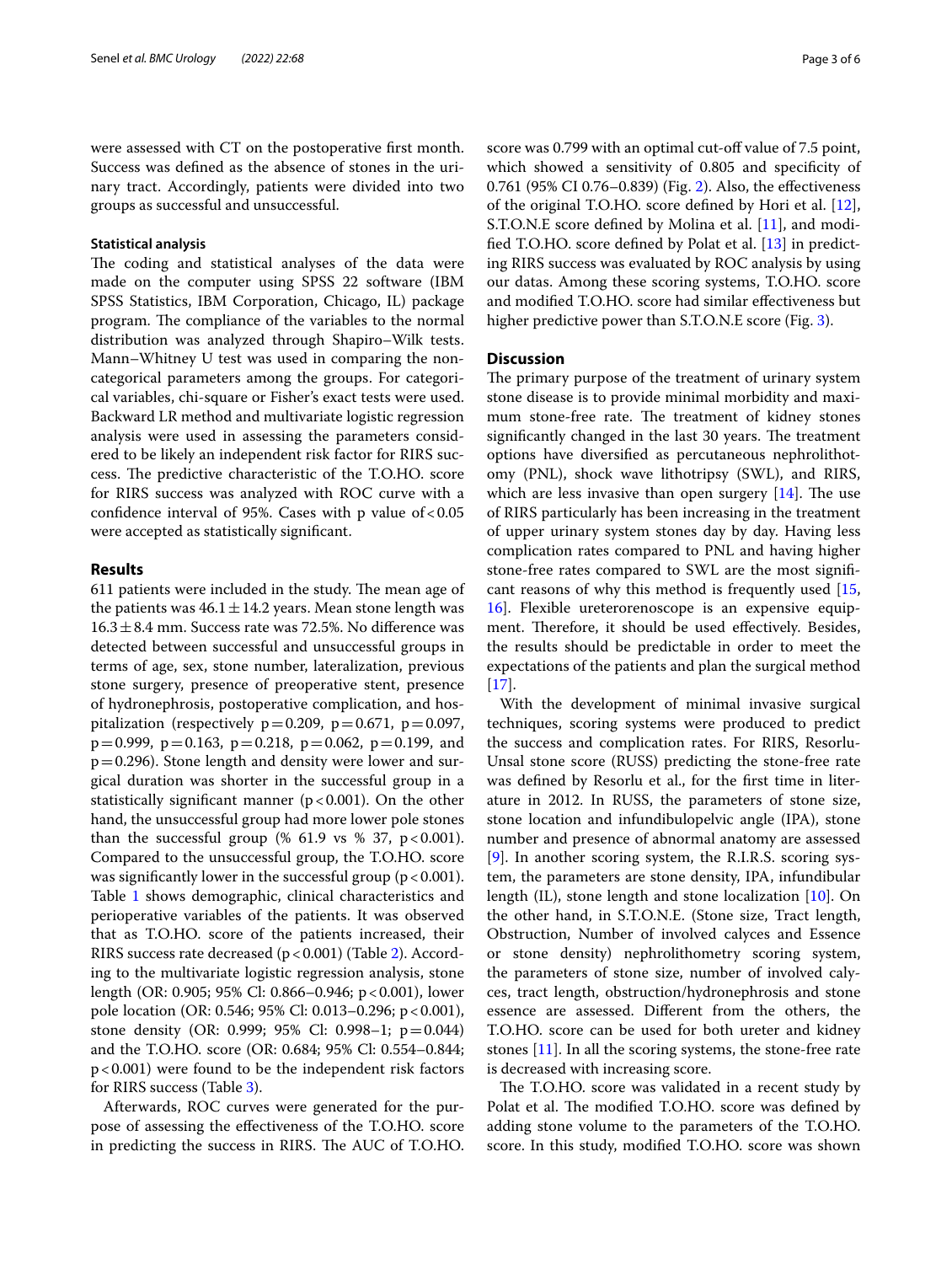<span id="page-3-0"></span>

| stones |                                                                                                                                |  |  |  |  |  |
|--------|--------------------------------------------------------------------------------------------------------------------------------|--|--|--|--|--|
|        | Table 1 Demographic, clinical characteristics and perioperative variables of patients who underwent RIRS for lower pole kidney |  |  |  |  |  |

|                                          | <b>Total</b><br>$(n=611)$ | Successful<br>$(n = 443, 72.5%)$ | Unsuccessful<br>$(n = 168, 27.5%)$ | p                      |
|------------------------------------------|---------------------------|----------------------------------|------------------------------------|------------------------|
| Age (years)                              | $46.1 \pm 14.2$           | $45.7 \pm 14.3$                  | $47.1 \pm 13.8$                    | 0.209 <sup>m</sup>     |
| Sex                                      |                           |                                  |                                    | $0.671$ <sup>c</sup>   |
| Male, n (%)                              | 385 (63)                  | 277(62.5)                        | 108 (64.4)                         |                        |
| Female, n (%)                            | 226 (37)                  | 166(37.5)                        | 60 (35.6)                          |                        |
| Stone length (mm) (mean $\pm$ SD)        | $16.3 \pm 8.4$            | $14 + 5.5$                       | $22.5 \pm 11.2$                    | $<$ 0.001 $^{\rm m}$   |
| Stone location                           |                           |                                  |                                    | $<$ 0.001 $\degree$    |
| Ureter and renal pelvis, n (%)           | 251(41.1)                 | 201 (45.4)                       | 50(30)                             |                        |
| Middle and upper pole, n (%)             | 91(15)                    | 78 (17.6)                        | 14(8.1)                            |                        |
| Lower pole, n (%)                        | 269(43.9)                 | 162(37)                          | 104(61.9)                          |                        |
| Stone density (HU) (mean $\pm$ SD)       | $962.1 \pm 327.2$         | $914.5 \pm 321$                  | $1087.3 \pm 310.6$                 | $< 0.001$ <sup>m</sup> |
| Stone number                             |                           |                                  |                                    | 0.097c                 |
| Single, n (%)                            | 395 (64.7)                | 295 (66.7)                       | 100 (59.4)                         |                        |
| Multiple, n (%)                          | 216(35.3)                 | 148 (33.3)                       | 68 (40.6)                          |                        |
| Lateralization                           |                           |                                  |                                    | 0.999c                 |
| Right, n (%)                             | 290 (47.5)                | 210 (47.5)                       | 80 (47.5)                          |                        |
| Left, n (%)                              | 321 (52.5)                | 233 (52.5)                       | 88 (52.5)                          |                        |
| Precence of preoperative stent           |                           |                                  |                                    | $0.218$ <sup>c</sup>   |
| Yes, n (%)                               | 99 (16.2)                 | 77(17.3)                         | 22(13.1)                           |                        |
| No, n (%)                                | 512 (83.8)                | 366 (82.7)                       | 146 (86.9)                         |                        |
| Precence of hydronephrosis               |                           |                                  |                                    | $0.062$ <sup>c</sup>   |
| Yes, n (%)                               | 358 (58.7)                | 270(61)                          | 88 (52.5)                          |                        |
| No, n (%)                                | 253(41.3)                 | 173 (39)                         | 80 (47.5)                          |                        |
| Surgical duration (min) (mean $\pm$ SD)  | $54.3 \pm 18.3$           | $50.6 \pm 16.6$                  | $64 \pm 19.1$                      | $< 0.001$ <sup>m</sup> |
| Hospitalization (day) (median) (min-max) | $1(1-15)$                 | $1(1-10)$                        | $1(1-15)$                          | 0.296 <sup>m</sup>     |
| T.O.HO. score (mean $\pm$ SD)            | $6.6 \pm 1.9$             | 6 ± 1.7                          | $8.1 \pm 1.5$                      | $< 0.001$ <sup>m</sup> |

Bold *p* values indicate statistical signifcance

*RIRS* Retrograd Intrarenal Surgery, *HU* Houndsfeld Unit, *SD* standard deviation, *T.O.HO.* (T)allness, (O)ccupied Lession Status, (HO)undsfeld Unit Evaluation, *<sup>m</sup>* Mann Whitney U Test, *<sup>c</sup>* Chi-square Test

<span id="page-3-1"></span>

| T.O.HO. score | Success rate, % (n)      |
|---------------|--------------------------|
| 3             | 98.2% (55/56)            |
| 4             | 91.7% (11/12)            |
| 5             | 91.5% (86/94)            |
| 6             | 87.2% (95/109)           |
| 7             | 73.6% (114/155)          |
| 8             | 57.9% (55/95)            |
| 9             | 32.8% (19/58)            |
| 10            | 27.3% (6/22)             |
| 11            | 20% (2/10)               |
| Total         | 72.5% (443/611)          |
|               | $p < 0.001$ <sup>c</sup> |

<span id="page-3-2"></span>**Table 3** Multivariate logistic regression analysis of potential independent risk factors for postoperative success rate

| <b>Parameters</b>   | OR (95% CI)            | р       |  |
|---------------------|------------------------|---------|--|
| Stone length (mm)   | $0.905(0.866 - 0.946)$ | < 0.001 |  |
| Lower pole location | $0.546(0.013 - 0.296)$ | < 0.001 |  |
| Stone density (HU)  | $0.999(0.998 - 1)$     | 0.044   |  |
| T.O.HO. score       | $0.684(0.554 - 0.844)$ | < 0.001 |  |

Bold *p* values indicate statistical signifcance

*HU* Hundsfeld Unit, *T.O.HO.* (T)allness, (O)ccupied Lession Status, (HO)undsfeld Unit Evaluation

Bold *p* value indicates statistical signifcance

*RIRS* Retrograd Intrarenal Surgery, *T.O.HO.* (T)allness, (O)ccupied Lession Status, (HO)undsfeld Unit Evaluation, *<sup>c</sup>* Chi-square test

to predict the RIRS success better than the original version [\[13](#page-5-10)]. But in our study, T.O.HO. score and modifed T.O.HO. score had similar efectiveness in predicting RIRS success.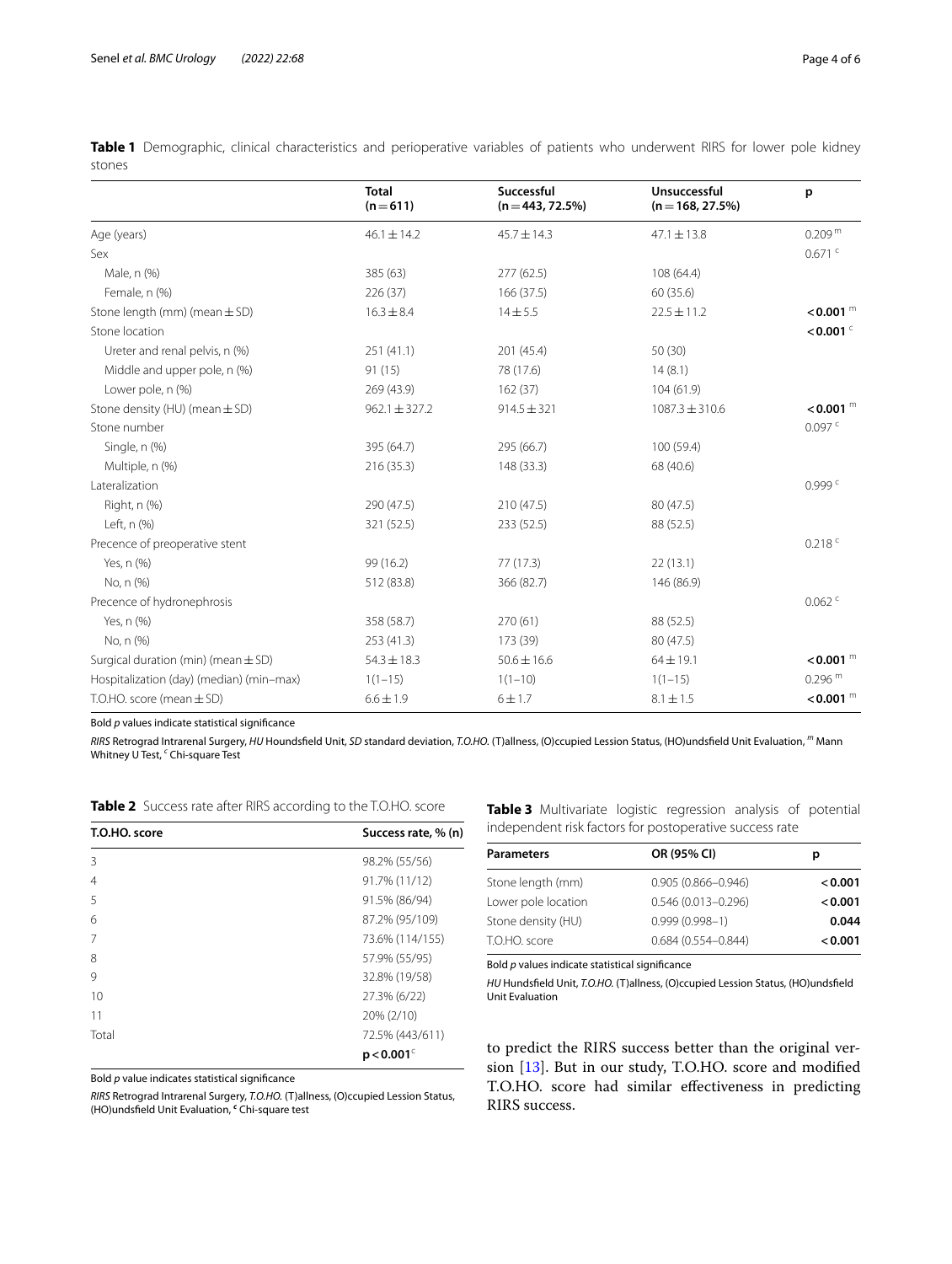

The T.O.HO score is a simple scoring system defined by Hori et al., in 2020 as a result of the retrospective analysis of 586 patients with kidney and ureter stones who underwent RIRS. It consists of three parameters; stone length (Tallness) (1–5 point), stone localization (Occupied lesion) (1–3 point) and stone density (Houndsfeld unit evaluation)  $(1-3$  point). Therefore, the patients are scored between 3 and 11 points. As the score increased, RIRS success decreased. Here, success was defned as having no residue stone in postoperative first month. The stone-free rate was 80.2% [[12](#page-5-9)].

It was concluded in the present study that the T.O.HO. score was easily applicable. It already consists of simple parameters we take into consideration in our clinic practice. All the parameters can easily be assessed through preoperative CT. In this study involving 611 patients, we aimed to assess the fndings of Hori et al., and to validate the T.O.HO. score. We revealed that the T.O.HO. score is a stone scoring system that predicts the RIRS success with a high rate of accuracy.

With its some characteristics, the T.O.HO. score has some advantages compared to the other scoring systems. Firstly, it is seen that the predictive quality of the T.O.HO. score is better than S.T.O.N.E score even though it uses

<span id="page-4-1"></span><span id="page-4-0"></span>